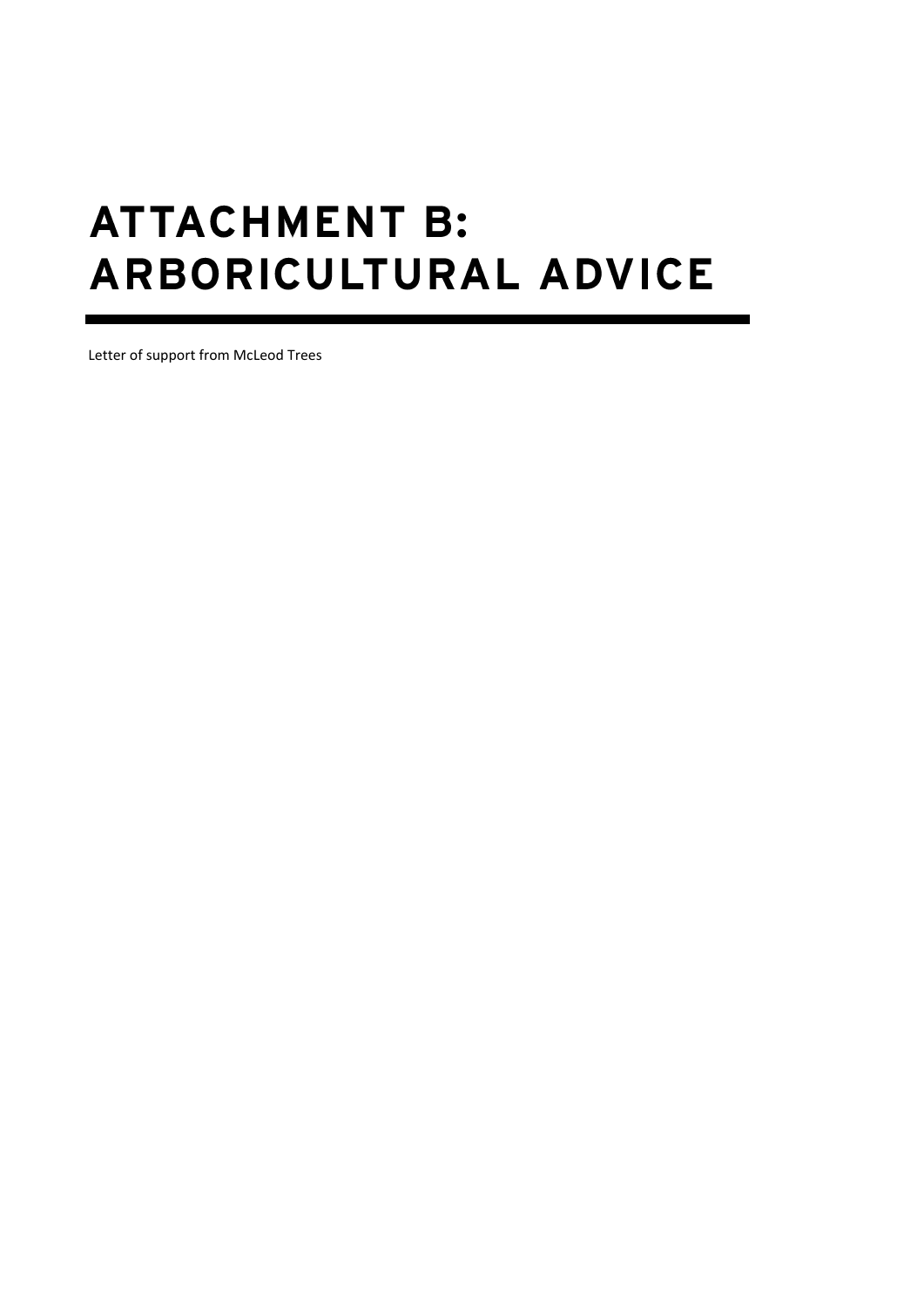## CAULFIELD RACECOURSE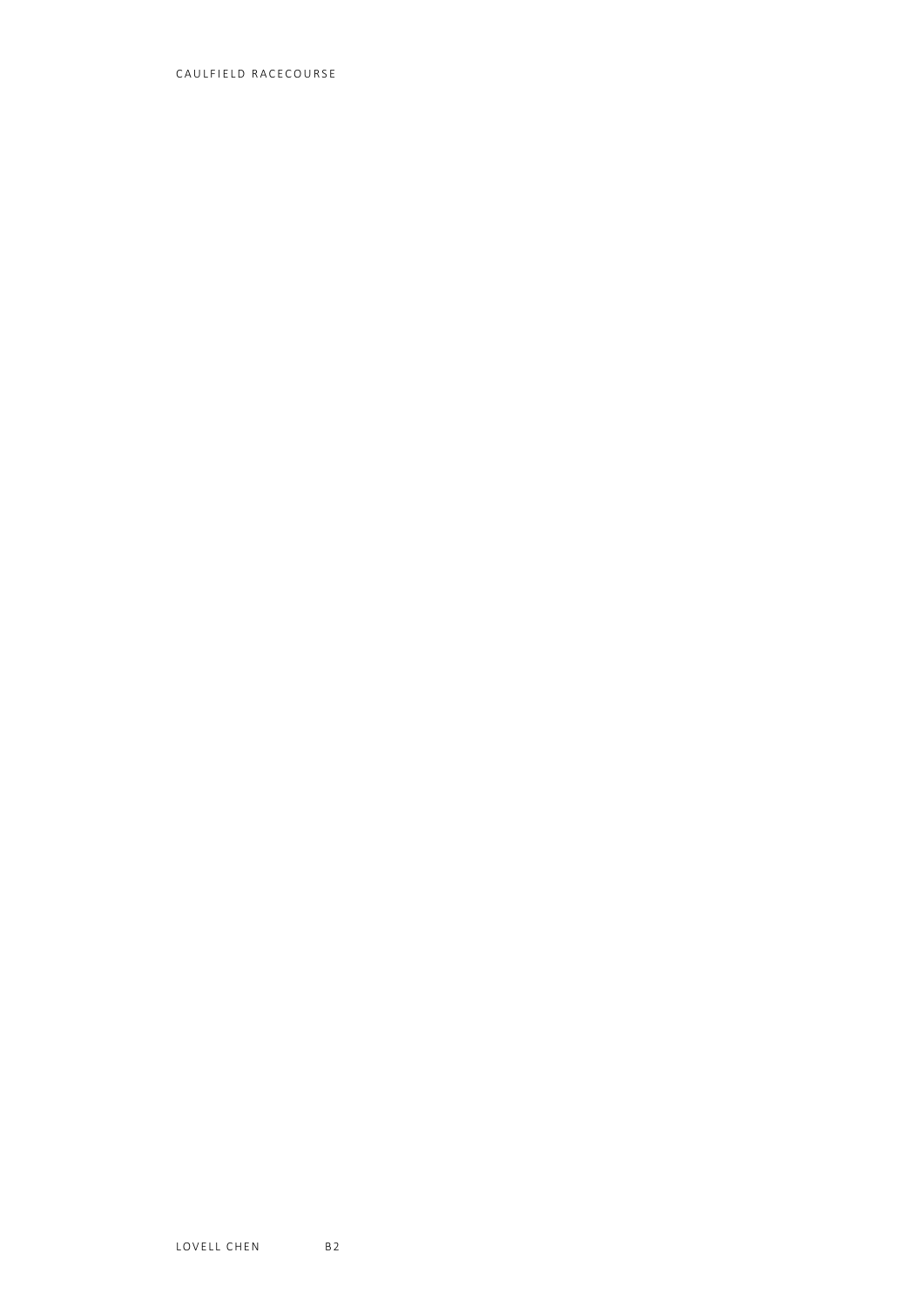

18th July 2021

Donald Cant Watts Corke Att: Spencer Dunbabin Upper Level 3 GPO Building 350 Bourke St Melbourne 3000

Dear Spencer

## **Re: Caulfield Racecourse Tree Management Strategy – Letter of Support**

As requested, I have undertaken a review of the relevant documentation in regard to the Melbourne Racing Club, Caulfield Racecourse masterplan and Tree Strategy provided by Urbis Pty Ltd, and provide herewith my thoughts, professional opinion and endorsement of the same.

The following documents have been provided and read in the undertaking of this review.

- *Caulfield Racecourse Tree Strategy – Urbis Pty Ltd. Dated July 2021*
- *Caulfield Racecourse Northern Precinct Tree Strategy – Hassel Architects. Dated 2/3/21*
- *MRC Caulfield Northern Precinct Site Plans – Hassell Architects. Ref No. 014264.*

McLeod Trees and in particular, myself as an arborist, have had an ongoing professional relationship with the Melbourne Racing Club and Caulfield Racecourse, having managed the tree population on and off for over 20 years.

It is considered that the existing tree population contributes significantly to the environmental, aesthetic and historical value of the property and surrounding landscape, however a vast number of the trees are becoming senescent and nearing the end of their safe useful life expectancy.

The idea of succession planting is not new, and many replacement and new tree plantings have occurred over the years, as well as transplanting and relocation of significant specimens where conflict with infrastructure necessitated removal.

This current masterplan and tree strategy provided by Urbis meets a number of key objectives in regard to the management of any public tree population, in which the site managers and stakeholders have a duty of care to protect both the environment, property and persons. Such duty of care must consider hazard assessment and risk management, as well as long term sustainability and environmental contribution of the tree assets.

> M C L E O D T R E E S P T Y L T D 7 Bond Street, MORDIALLOC VICTORIA 3195 PHONE: 03 9528 4676 Fax: 03 9532 9531 www.mcleodtrees.com.au